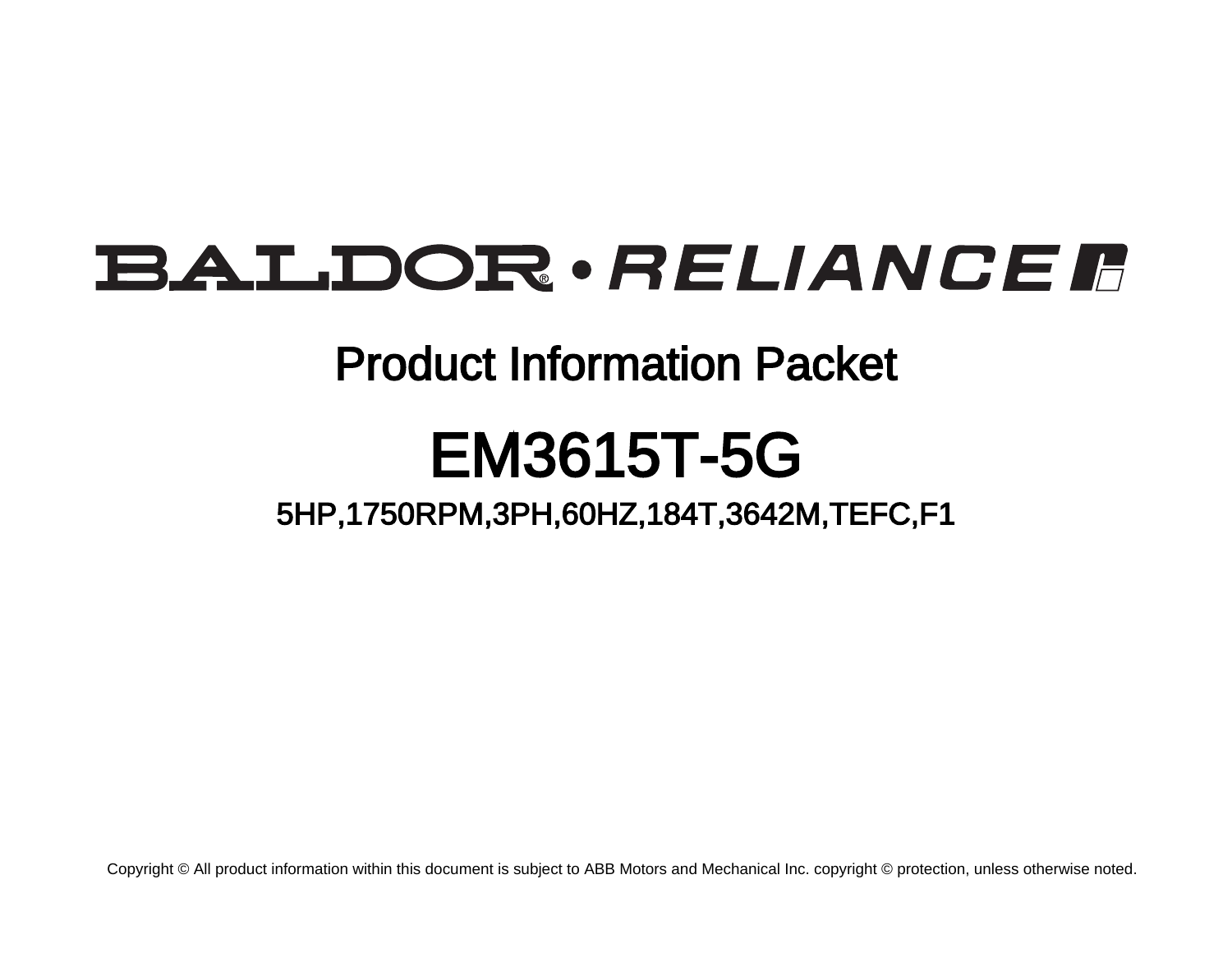### BALDOR · RELIANCE F Product Information Packet: EM3615T-5G - 5HP,1750RPM,3PH,60HZ,184T,3642M,TEFC,F1

| <b>Part Detail</b> |           |             |            |             |        |                      |            |  |
|--------------------|-----------|-------------|------------|-------------|--------|----------------------|------------|--|
| Revision:          | K         | Status:     | PRD/A      | Change #:   |        | Proprietary:         | No         |  |
| Type:              | AC        | Elec. Spec: | 36WGS551   | CD Diagram: | CD0006 | Mfg Plant:           |            |  |
| Mech. Spec:        | 36M524    | Layout:     | 36LYM524   | Poles:      | 04     | <b>Created Date:</b> | 01-27-2012 |  |
| Base:              | <b>RG</b> | Eff. Date:  | 04-06-2020 | Leads:      | 3#16   |                      |            |  |

| <b>Specs</b>                           |                         |                                  |                        |
|----------------------------------------|-------------------------|----------------------------------|------------------------|
| <b>Catalog Number:</b>                 | EM3615T-5G              | <b>Insulation Class:</b>         | н                      |
| Enclosure:                             | <b>TEFC</b>             | <b>Inverter Code:</b>            | <b>Inverter Ready</b>  |
| Frame:                                 | 184T                    | <b>KVA Code:</b>                 |                        |
| <b>Frame Material:</b>                 | Steel                   | <b>Lifting Lugs:</b>             | No Lifting Lugs        |
| Motor Letter Type:                     | Three Phase             | <b>Locked Bearing Indicator:</b> | Locked Bearing         |
| Output @ Frequency:                    | 5.000 HP @ 60 HZ        | Motor Lead Quantity/Wire Size:   | 3 @ 16 AWG             |
| Synchronous Speed @ Frequency:         | 1800 RPM @ 60 HZ        | <b>Motor Lead Exit:</b>          | Ko Box                 |
| Voltage @ Frequency:                   | 575.0 V @ 60 HZ         | <b>Motor Lead Termination:</b>   | <b>Flying Leads</b>    |
| XP Class and Group:                    | None                    | Motor Type:                      | 3642M                  |
| <b>XP Division:</b>                    | Not Applicable          | <b>Mounting Arrangement:</b>     | F <sub>1</sub>         |
| <b>Agency Approvals:</b>               | <b>CSA</b>              | <b>Power Factor:</b>             | 78                     |
|                                        | <b>CSA EEV</b>          | <b>Product Family:</b>           | <b>General Purpose</b> |
|                                        | UR                      | <b>Pulley End Bearing Type:</b>  | Ball                   |
| <b>Auxillary Box:</b>                  | No Auxillary Box        | <b>Pulley Face Code:</b>         | Standard               |
| <b>Auxillary Box Lead Termination:</b> | None                    | <b>Pulley Shaft Indicator:</b>   | Standard               |
| <b>Base Indicator:</b>                 | Rigid                   | <b>Rodent Screen:</b>            | None                   |
| <b>Bearing Grease Type:</b>            | Polyrex EM (-20F +300F) | <b>Shaft Extension Location:</b> | <b>Pulley End</b>      |
| <b>Blower:</b>                         | None                    | <b>Shaft Ground Indicator:</b>   | Shaft Grounding        |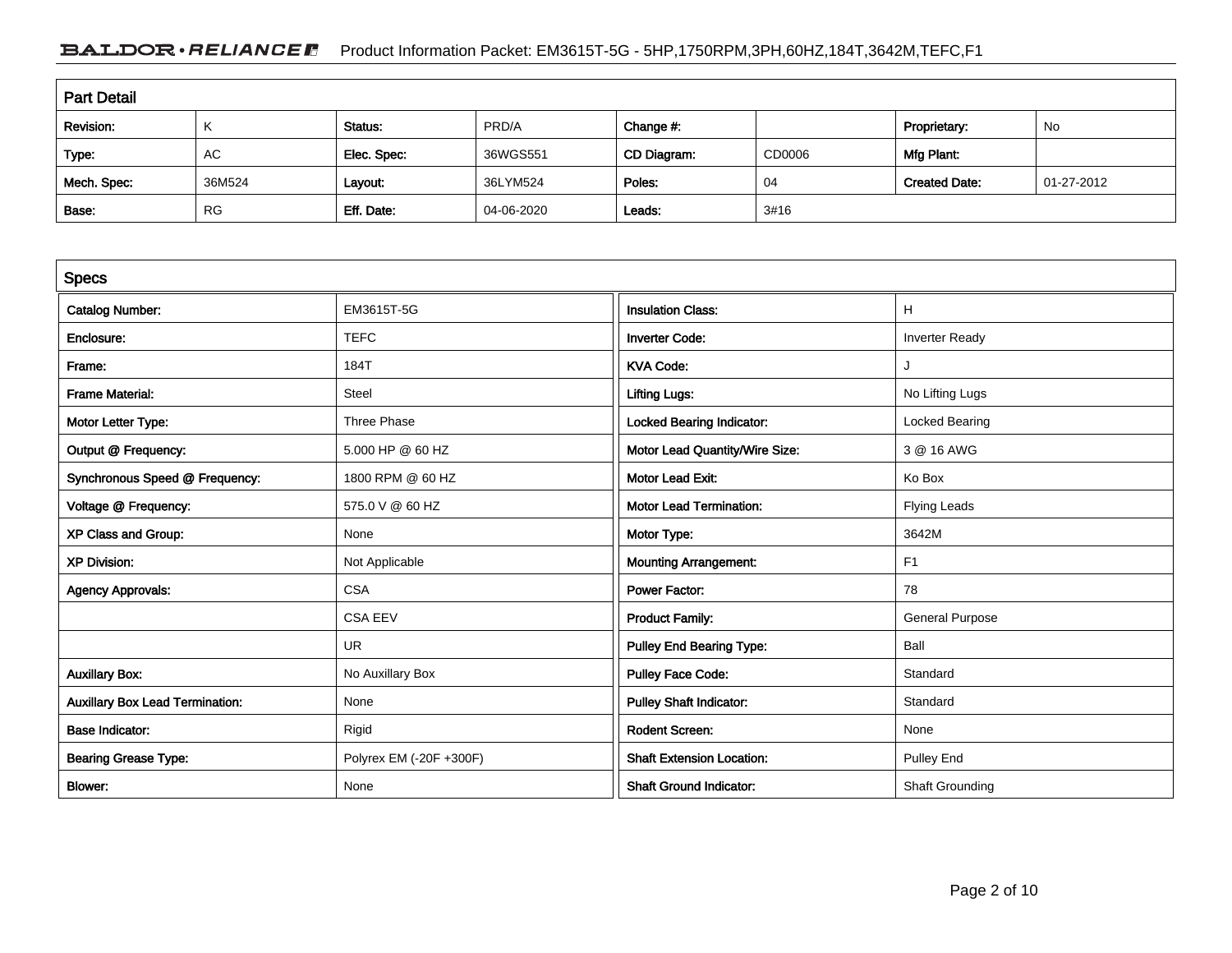| Current @ Voltage:                    | 5.300 A @ 575.0 V         | <b>Shaft Rotation:</b>             | Reversible          |
|---------------------------------------|---------------------------|------------------------------------|---------------------|
| Design Code:                          | в                         | <b>Shaft Slinger Indicator:</b>    | No Slinger          |
| Drip Cover:                           | No Drip Cover             | <b>Speed Code:</b>                 | Single Speed        |
| Duty Rating:                          | <b>CONT</b>               | <b>Motor Standards:</b>            | <b>NEMA</b>         |
| <b>Electrically Isolated Bearing:</b> | Not Electrically Isolated | <b>Starting Method:</b>            | Direct on line      |
| <b>Feedback Device:</b>               | NO FEEDBACK               | Thermal Device - Bearing:          | None                |
| <b>Front Face Code:</b>               | Standard                  | Thermal Device - Winding:          | None                |
| Front Shaft Indicator:                | None                      | <b>Vibration Sensor Indicator:</b> | No Vibration Sensor |
| Heater Indicator:                     | No Heater                 | <b>Winding Thermal 1:</b>          | None                |
|                                       |                           | <b>Winding Thermal 2:</b>          | None                |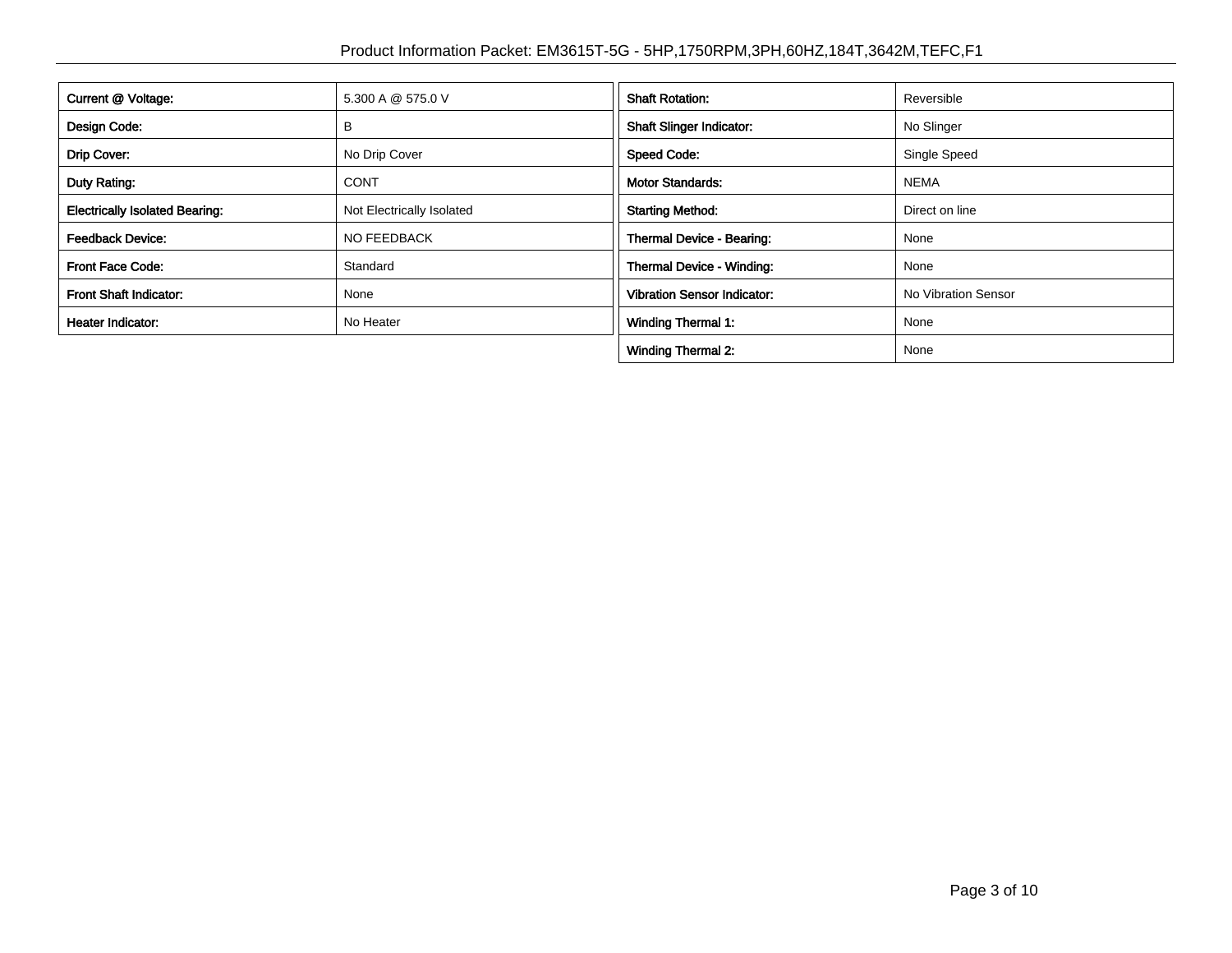| Nameplate NP3441L          |                              |  |  |  |
|----------------------------|------------------------------|--|--|--|
|                            | CAT.NO. EM3615T-5G           |  |  |  |
|                            | SPEC. 36M524S551G1           |  |  |  |
| HP 5                       |                              |  |  |  |
| $VOLTS$ 575                |                              |  |  |  |
| $AMP$ 5.3                  |                              |  |  |  |
|                            | <b>RPM</b> 1750              |  |  |  |
| $FRAME$ 184T               | PH 3<br>$HZ$ 60              |  |  |  |
| SER.F. 1.15                | $DES$ $B$<br>CL H<br>CODE J  |  |  |  |
| NEMA-NOM-EFF 89.5          | $PF$ 78                      |  |  |  |
|                            | RATING 40C AMB-CONT          |  |  |  |
|                            | $CC$ 010A<br>USABLE AT 208V  |  |  |  |
|                            | <b>ODE</b> 6205<br>$DE$ 6206 |  |  |  |
|                            | <b>ENCL</b> TEFC<br>SN       |  |  |  |
| <b>VPWM INVERTER READY</b> |                              |  |  |  |
| CT6-60H(10:1)VT3-60H(20:1  |                              |  |  |  |
|                            |                              |  |  |  |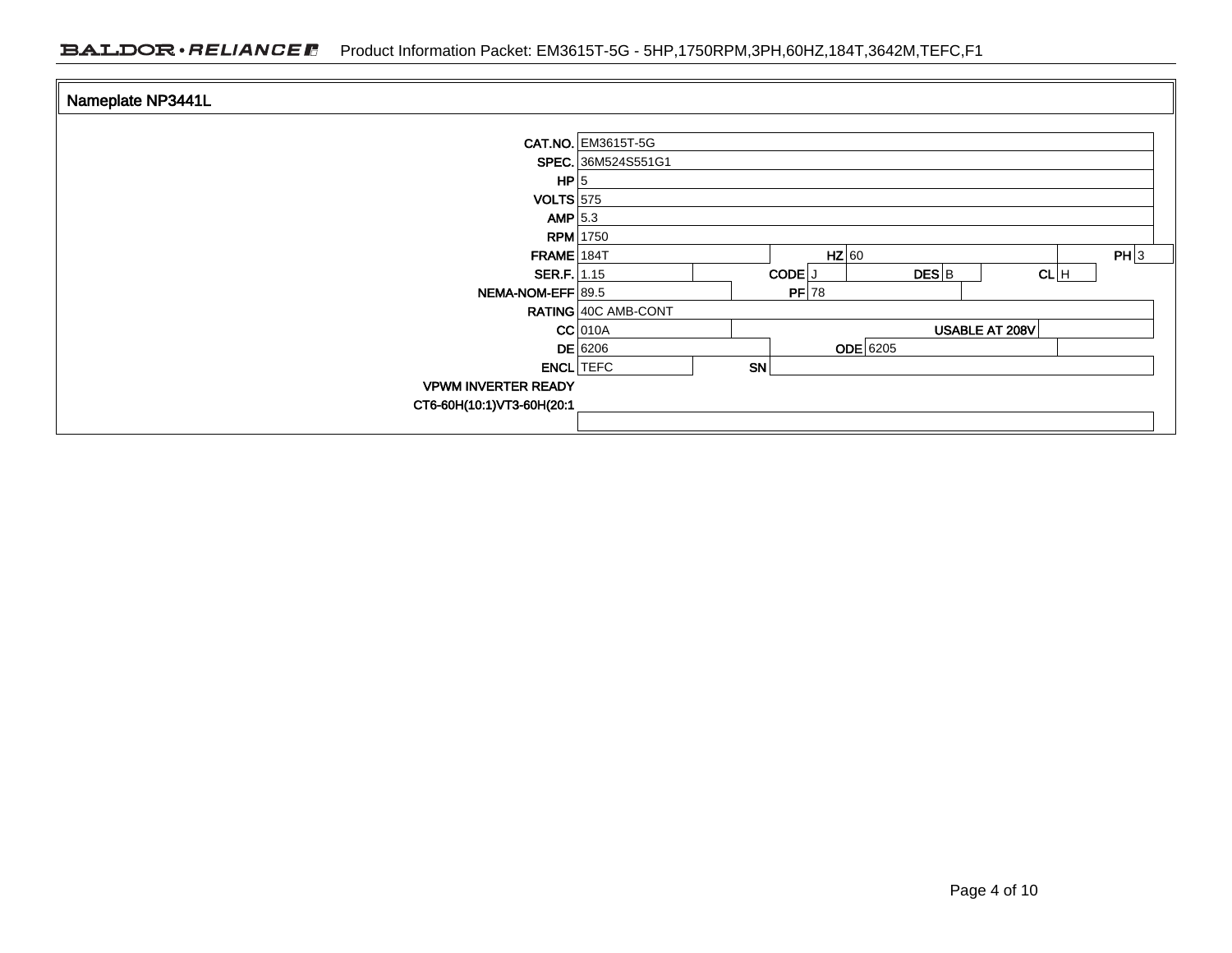| <b>Parts List</b>  |                                          |          |  |  |  |
|--------------------|------------------------------------------|----------|--|--|--|
| <b>Part Number</b> | Description                              | Quantity |  |  |  |
| SA237914           | SA 36M524S551G1                          | 1.000 EA |  |  |  |
| RA224843           | RA 36M524S551G1                          | 1.000 EA |  |  |  |
| 36FN3000C01SP      | EXFN, PLASTIC, 5.25 OD, .912 ID          | 1.000 EA |  |  |  |
| 36CB3004           | 36 CB CASTING W/1.09 DIA LEAD HOLE @ 6:0 | 1.000 EA |  |  |  |
| 36GS1000SP         | GASKET-CONDUIT BOX, .06 THICK #SV-330 LE | 1.000 EA |  |  |  |
| 51XB1016A08        | 10-16X 1/2HXWSSLD SERTYB                 | 2.000 EA |  |  |  |
| 11XW1032G06        | 10-32 X .38, TAPTITE II, HEX WSHR SLTD U | 1.000 EA |  |  |  |
| 36EP3104A01        | FREP MACH ASSEMBLY FOR ROUTING           | 1.000 EA |  |  |  |
| HW4500A01          | 1641B(ALEMITE)400 UNIV, GREASE FITT      | 1.000 EA |  |  |  |
| HW5100A05          | WVY WSHR F/205 & 304 BRGS                | 1.000 EA |  |  |  |
| 36EP3100A56        | ENDPLATE, MACH                           | 1.000 EA |  |  |  |
| 10XN2520A24        | 1/4-20X 1 1/2 HEX HD<br>$\mathsf{X}$     | 2.000 EA |  |  |  |
| HW1001A25          | LOCKWASHER 1/4, ZINC PLT .493 OD, .255 I | 2.000 EA |  |  |  |
| HW4500A01          | 1641B(ALEMITE)400 UNIV, GREASE FITT      | 1.000 EA |  |  |  |
| XY2520A12          | 1/4-20 HEX NUT, DIRECTIONAL SERRATIONS   | 4.000 EA |  |  |  |
| 36FH4009A102       | IEC FH GREASER PRIMED                    | 1.000 EA |  |  |  |
| 51XW1032A06        | 10-32 X .38, TAPTITE II, HEX WSHR SLTD S | 3.000 EA |  |  |  |
| 36CB4516           | 750LIPPED CB LID - GALVANNEAL            | 1.000 EA |  |  |  |
| 37GS1001           | GASKET, CONDUIT BOX LID, .06 THICK LEXID | 1.000 EA |  |  |  |
| 51XW0832A07        | 8-32 X .44, TAPTITE II, HEX WSHR SLTD SE | 4.000 EA |  |  |  |
| HW2501E16          | KEY, 1/4 SQ X 1.750                      | 1.000 EA |  |  |  |
| HA7000A02          | KEY RETAINER RING, 1 1/8 DIA, 1 3/8 DIA  | 1.000 EA |  |  |  |
| 85XU0407S04        | 4X1/4 U DRIVE PIN STAINLESS              | 2.000 EA |  |  |  |
| LB1459             | AEGIS SGR LABEL "AEGISLBL-100"           | 1.000 EA |  |  |  |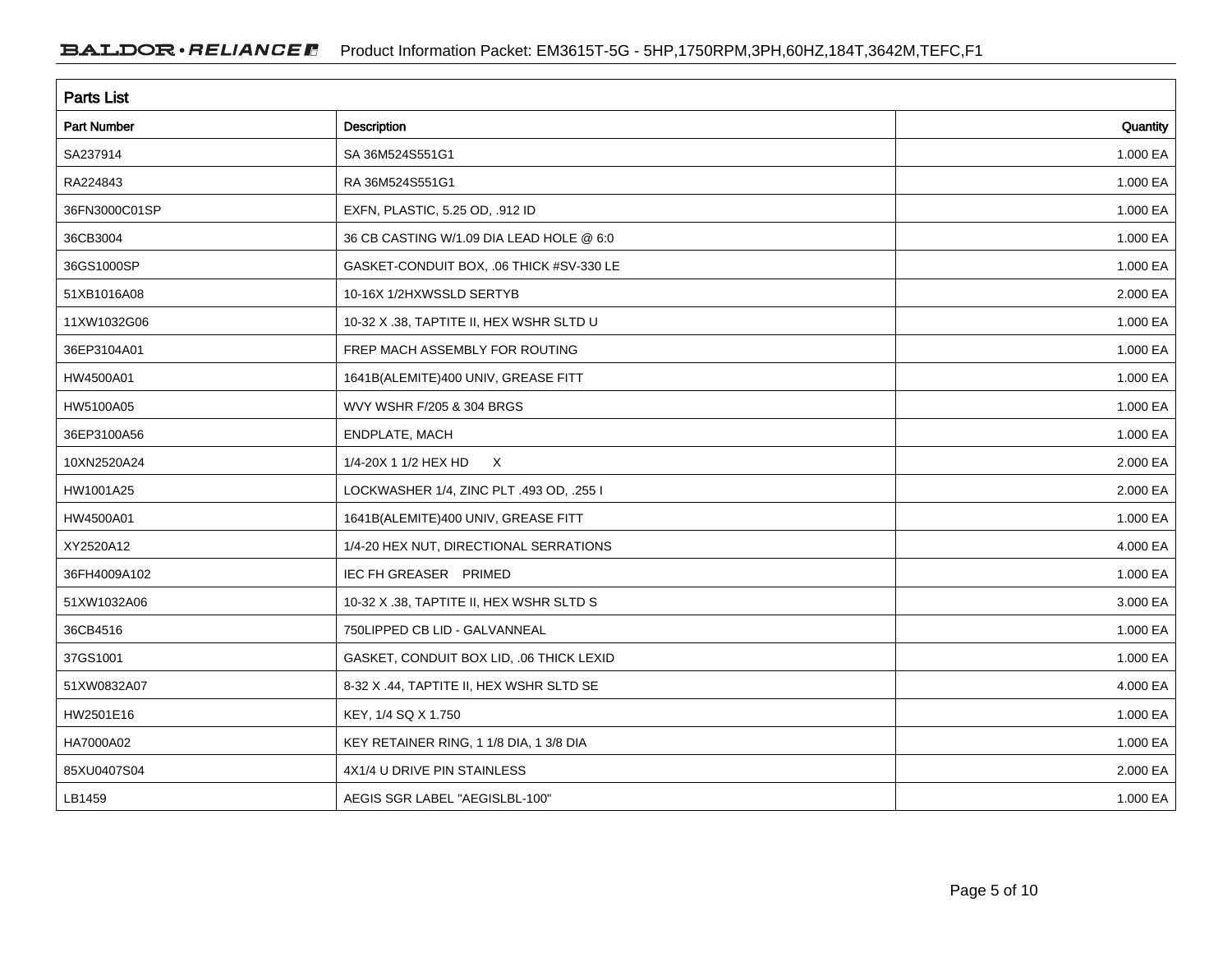| <b>Parts List (continued)</b> |                                         |          |  |  |  |  |
|-------------------------------|-----------------------------------------|----------|--|--|--|--|
| <b>Part Number</b>            | <b>Description</b>                      | Quantity |  |  |  |  |
| HW3200A01                     | 3/8-16X3/4 I-BLT WELDED F/S             | 1.000 EA |  |  |  |  |
| MJ1000A02                     | GREASE, POLYREX EM EXXON                | 0.050 LB |  |  |  |  |
| 51XB1214A16                   | 12-14X1.00 HXWSSLD SERTYB               | 1.000 EA |  |  |  |  |
| MG1000Y03                     | MUNSELL 2.53Y 6.70/ 4.60, GLOSS 20,     | 0.022 GA |  |  |  |  |
| LB1115N                       | LABEL, LIFTING DEVICE (ON ROLLS)        | 1.000 EA |  |  |  |  |
| HA3101A28                     | THRUBOLT 1/4-20 X 12.500 OHIO ROD       | 4.000 EA |  |  |  |  |
| LB1119N                       | <b>WARNING LABEL</b>                    | 1.000 EA |  |  |  |  |
| LC0006                        | <b>CONNECTION LABEL</b>                 | 1.000 EA |  |  |  |  |
| NP3441L                       | ALUM SUPER-E VPWM INVERTER READY UL     | 1.000 EA |  |  |  |  |
| G0PA1000                      | PKG GRP, PRINT<br>PK1026A06             | 1.000 EA |  |  |  |  |
| MN416A01                      | TAG-INSTAL-MAINT no wire (2100/bx) 4/22 | 1.000 EA |  |  |  |  |
| LB1350                        | BAR CODE LABEL FOR YORK                 | 1.000 EA |  |  |  |  |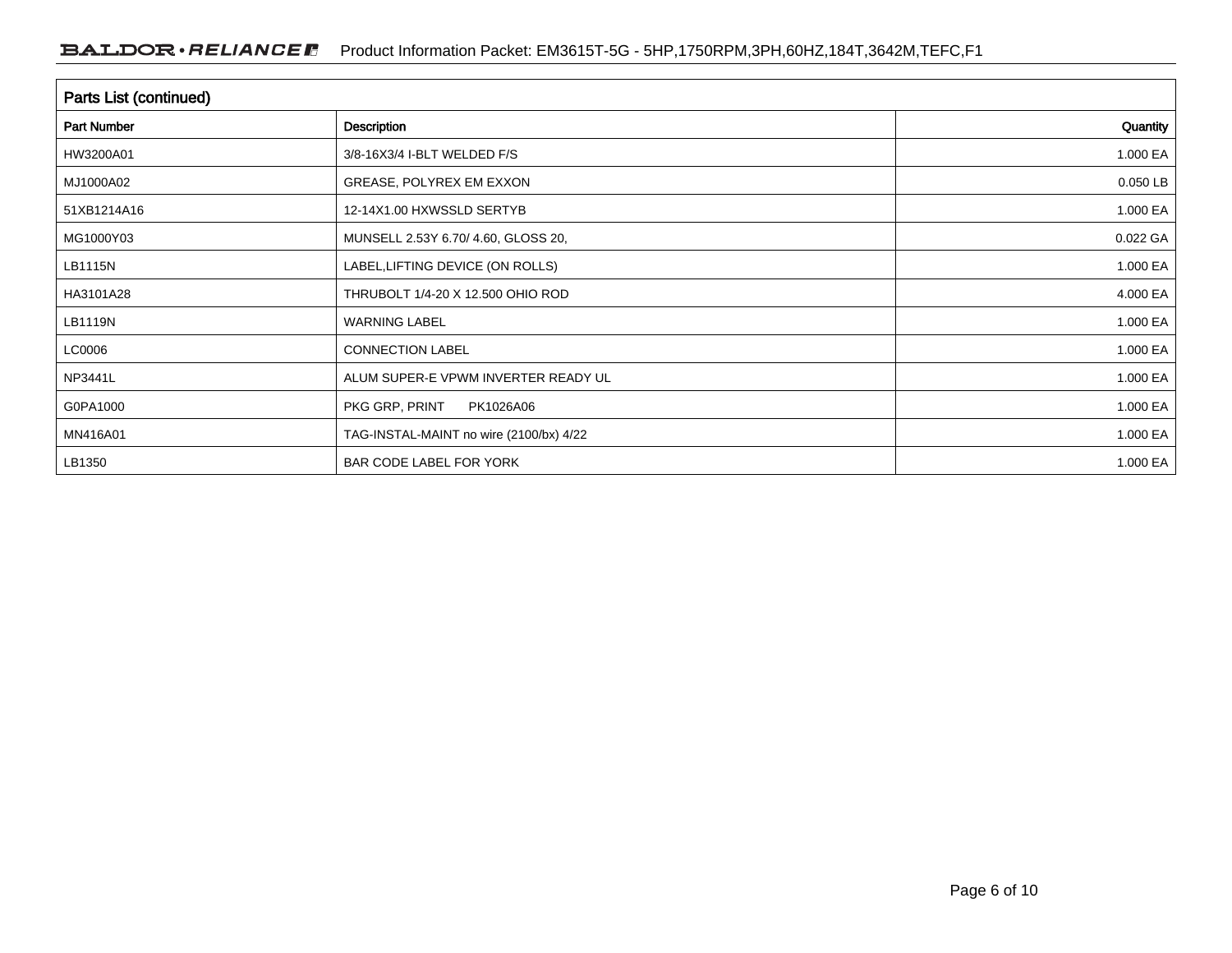#### **AC Induction Motor Performance Data**

Record # 50476Typical performance - not guaranteed values

| <b>Winding: 36WGS551-R007</b><br><b>Type: 3642M</b> |                   | <b>Enclosure: TEFC</b> |                                              |                |
|-----------------------------------------------------|-------------------|------------------------|----------------------------------------------|----------------|
| <b>Nameplate Data</b>                               |                   |                        | 575 V, 60 Hz:<br><b>Single Voltage Motor</b> |                |
| <b>Rated Output (HP)</b>                            |                   | 5                      | <b>Full Load Torque</b>                      | 14.9 LB-FT     |
| <b>Volts</b>                                        |                   | 575                    | <b>Start Configuration</b>                   | direct on line |
| <b>Full Load Amps</b>                               |                   | 5.3                    | <b>Breakdown Torque</b>                      | 52.2 LB-FT     |
| <b>R.P.M.</b>                                       |                   | 1750                   | <b>Pull-up Torque</b>                        | 31.6 LB-FT     |
| Hz                                                  | 60 Phase          | 3                      | <b>Locked-rotor Torque</b>                   | 35 LB-FT       |
| <b>NEMA Design Code</b>                             | <b>B KVA Code</b> |                        | <b>Starting Current</b>                      | 39.3 A         |
| <b>Service Factor (S.F.)</b>                        |                   | 1.15                   | <b>No-load Current</b>                       | 2.6A           |
| <b>NEMA Nom. Eff.</b>                               | 89.5 Power Factor | 78                     | Line-line Res. @ 25°C                        | $3.57\Omega$   |
| <b>Rating - Duty</b>                                |                   | 40C AMB-CONT           | Temp. Rise @ Rated Load                      | $77^{\circ}$ C |
| S.F. Amps                                           |                   |                        | Temp. Rise @ S.F. Load                       | $94^{\circ}$ C |
|                                                     |                   |                        | <b>Locked-rotor Power Factor</b>             | 40             |
|                                                     |                   |                        | <b>Rotor inertia</b>                         | 0.391 LB-FT2   |

### **Load Characteristics 575 V, 60 Hz, 5 HP**

| % of Rated Load     | 25   | 50   | 75   | 100  | 125  | 150  | S.F. |
|---------------------|------|------|------|------|------|------|------|
| <b>Power Factor</b> | 38   | 60   | 72   | 78   | 83   | 83   | 81   |
| <b>Efficiency</b>   | 84.8 | 89.7 | 90.5 | 89.6 | 88.5 | 86.9 | 88.9 |
| <b>Speed</b>        | 1789 | 1776 | 1762 | 1750 | 1733 | 1714 | 1740 |
| Line amperes        | 2.85 | 3.45 | 4.35 | 5.33 | 6.36 | 7.72 | 5.95 |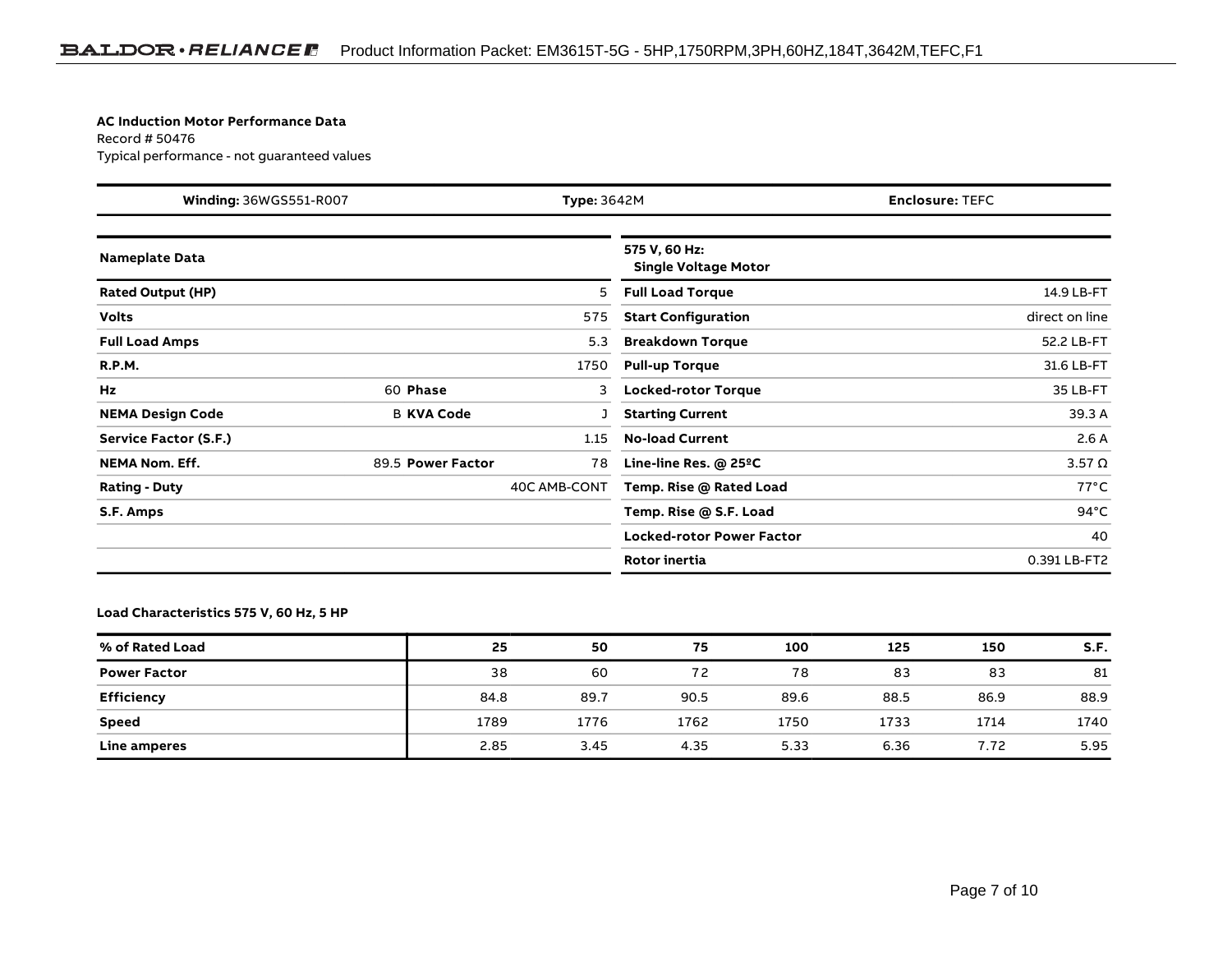

Performance Graph at 575V, 60Hz, 5.0HP Typical performance - Not guaranteed values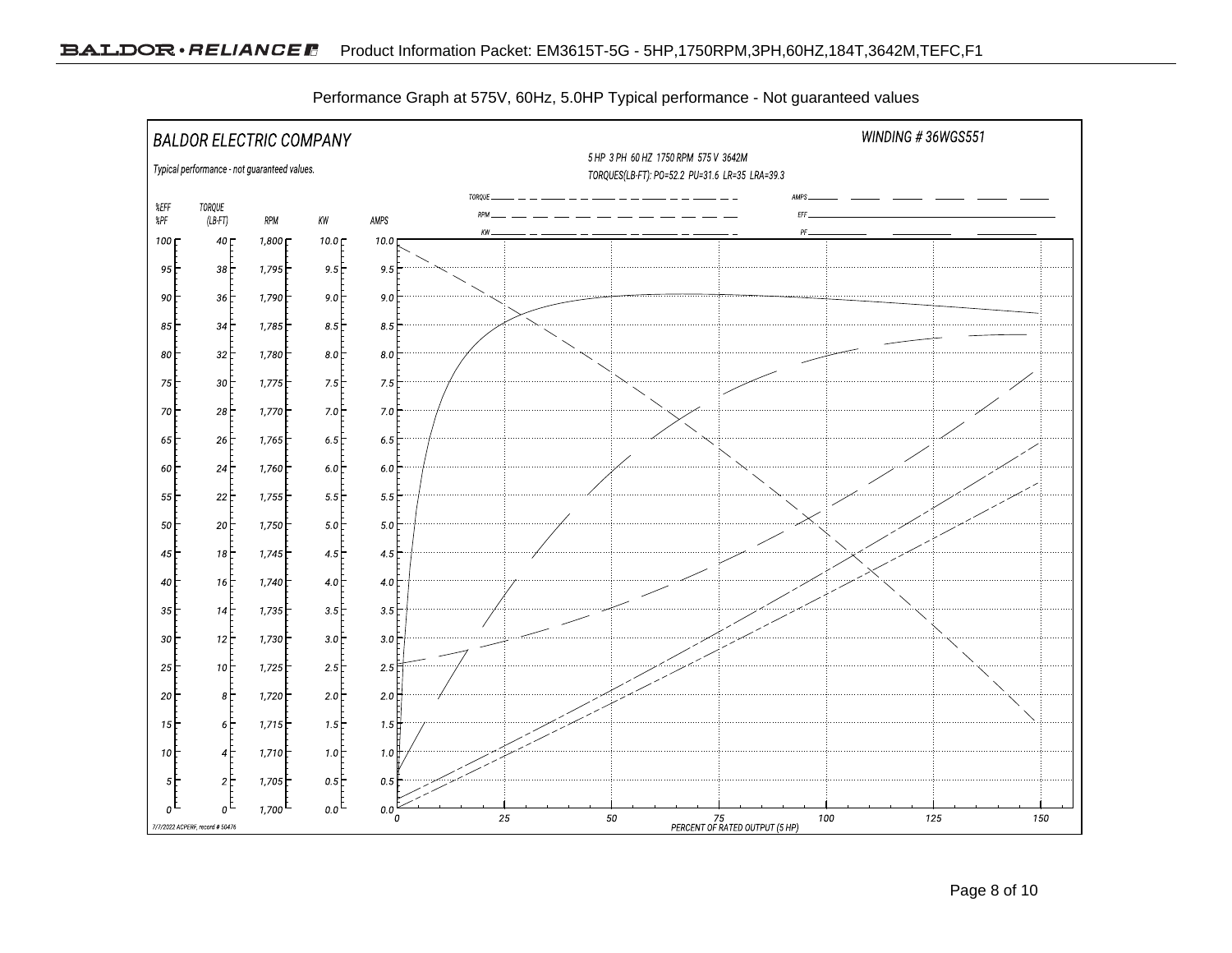